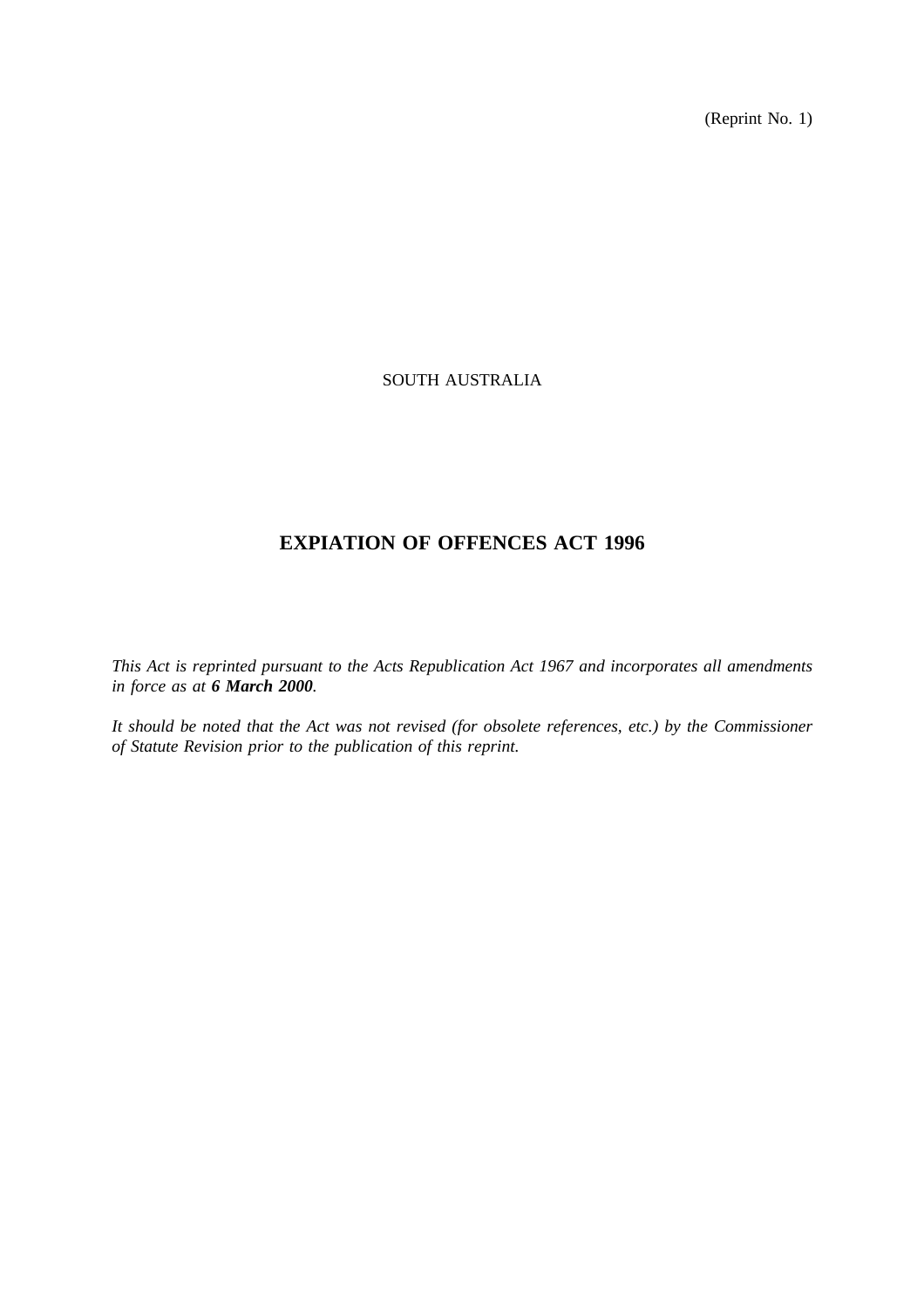# **SUMMARY OF PROVISIONS**

**LEGISLATIVE HISTORY**

|      | <b>APPENDIX</b>                                                  |
|------|------------------------------------------------------------------|
| 20.  | Regulations                                                      |
| 19.  | Non-derogation                                                   |
| 18A. | Exercise of Registrar's powers                                   |
| 18.  | Giving of certain notices and certificates                       |
| 17.  | Application of payments                                          |
| 16.  | Expiation notice may be withdrawn                                |
| 15.  | Effect of expiation                                              |
| 14.  | Enforcement orders are not subject to appeal but may be reviewed |
| 13.  | Enforcement procedures                                           |
| 12.  | Late payment                                                     |
| 11.  | Expiation reminder notices                                       |
| 10.  | Review of cancellation of order for relief                       |
| 9.   | Options in cases of hardship                                     |
| 8.   | Alleged offender may elect to be prosecuted                      |
| 7.   | Payment by card                                                  |
| 6.   | <b>Expiation</b> notices                                         |
| 5.   | Certain offences may be expiated                                 |
| 4.   | Interpretation                                                   |
| 3.   | Application of Act                                               |
| 2.   | Commencement                                                     |
| 1.   | Short title                                                      |
|      |                                                                  |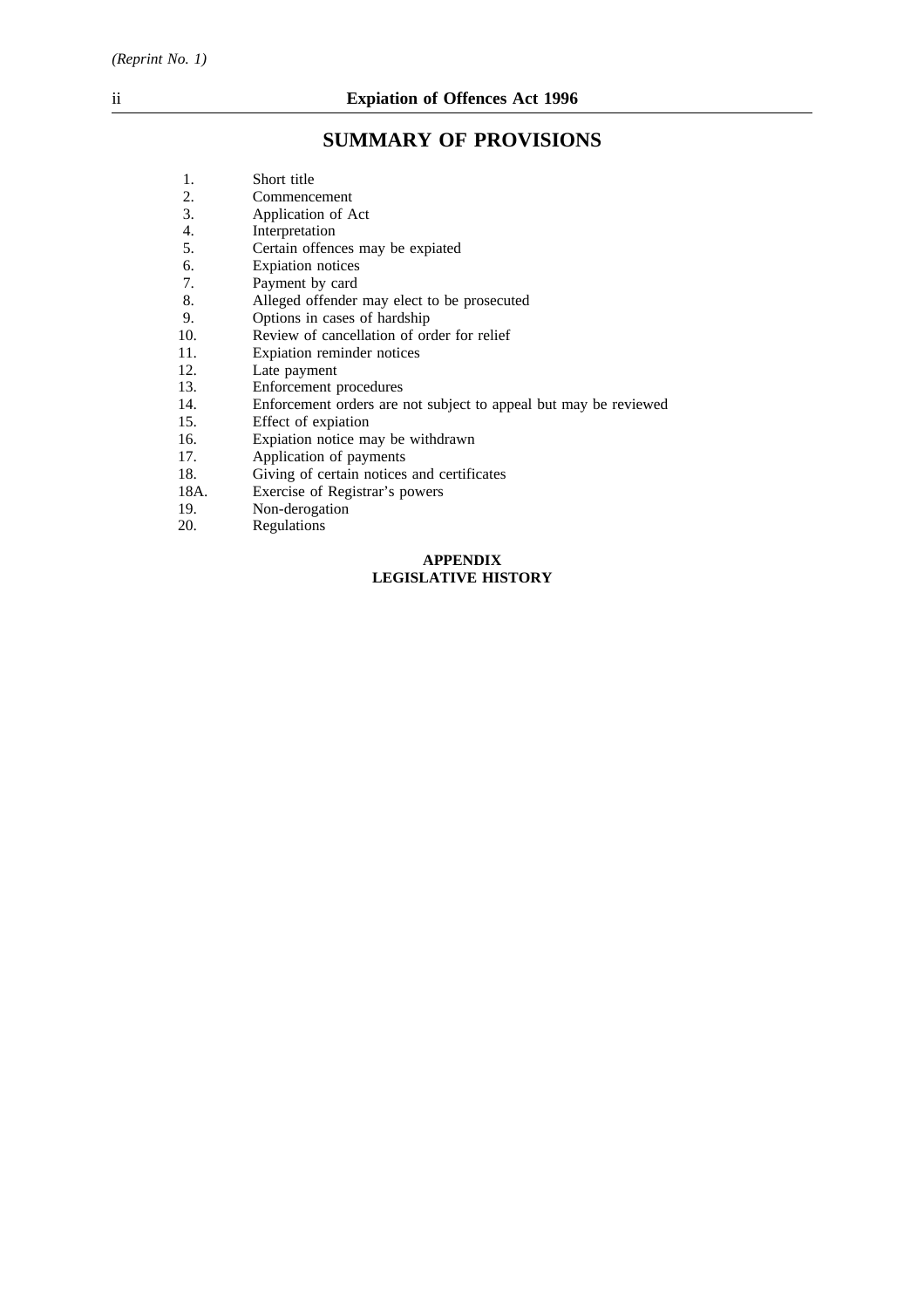## **EXPIATION OF OFFENCES ACT 1996**

being

Expiation of Offences Act 1996 No. 27 of 1996 [Assented to 2 May  $1996$ ]<sup>1</sup>

as amended by

Statutes Amendment (Fine Enforcement) Act 1998 No. 60 of 1998 [Assented to 3 September 1998]<sup>2</sup>

- <sup>1</sup> Came into operation 3 February 1997: *Gaz*. 19 December 1996, p. 1922.<br><sup>2</sup> Part 6 (ss. 31-38) came into operation 6 March 2000: *Gaz*. 18 November
- <sup>2</sup> Part 6 (ss. 31-38) came into operation 6 March 2000: *Gaz*. 18 November 1999, p. 2358.
- N.B. The amendments effected to this Act by the *Motor Vehicles (Miscellaneous) Amendment Act 1999* had not been brought into operation at the date of, and have not been included in, this reprint.

*NOTE:*

*Asterisks indicate repeal or deletion of text. For the legislative history of the Act see Appendix.*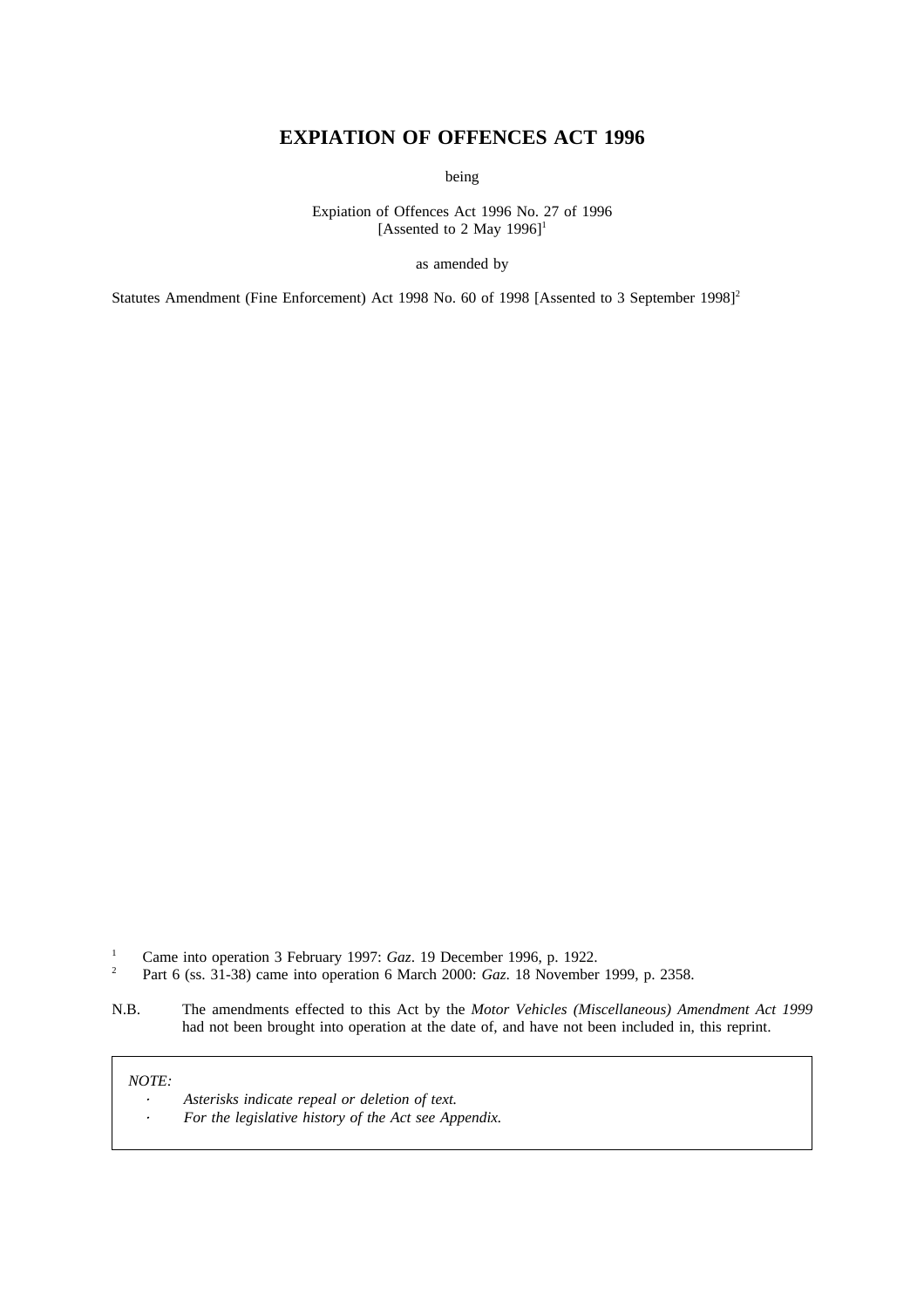## **An Act to provide for the expiation of minor offences.**

The Parliament of South Australia enacts as follows:

## **Short title**

**1.** This Act may be cited as the *Expiation of Offences Act 1996*.

## **Commencement**

**2.** This Act will come into operation on a day to be fixed by proclamation.

## **Application of Act**

**3.** This Act applies only in relation to an expiation notice issued after the commencement of this Act.

## **Interpretation**

**4.** In this Act, unless the contrary intention appears—

"**child**", in relation to an offence, means a person who was under the age of 16 years at the time the offence is alleged to have been committed;

"**council**" means a council established under the *Local Government Act 1934* and includes a controlling authority established under that Act;

"**Court**" means—

- *(a)* in relation to an expiation notice issued to a person who was under the age of 18 years at the time of the alleged offence—the Youth Court;
- *(b)* in relation to any other expiation notice—the Magistrates Court;

"**expiation period**" means the period specified in an expiation notice for payment of the expiation fee;

"**issuing authority**" means—

- *(a)* if an expiation notice is given by a member of the police force—the Commissioner of Police;
- *(b)* in any other case—the Minister, statutory authority or council on whose behalf an expiation notice is given;

"**the Manager, Penalty Management**" means the person holding or acting in the office of Manager, Penalty Management under the *Magistrates Court Act 1991*;

"**Registrar**" means—

- *(a)* in relation to an expiation notice issued to a person who was under the age of 18 years at the time of the alleged offence—Registrar of the Youth Court;
- *(b)* in relation to any other expiation notice—Registrar as defined in the *Magistrates Court Act 1991*.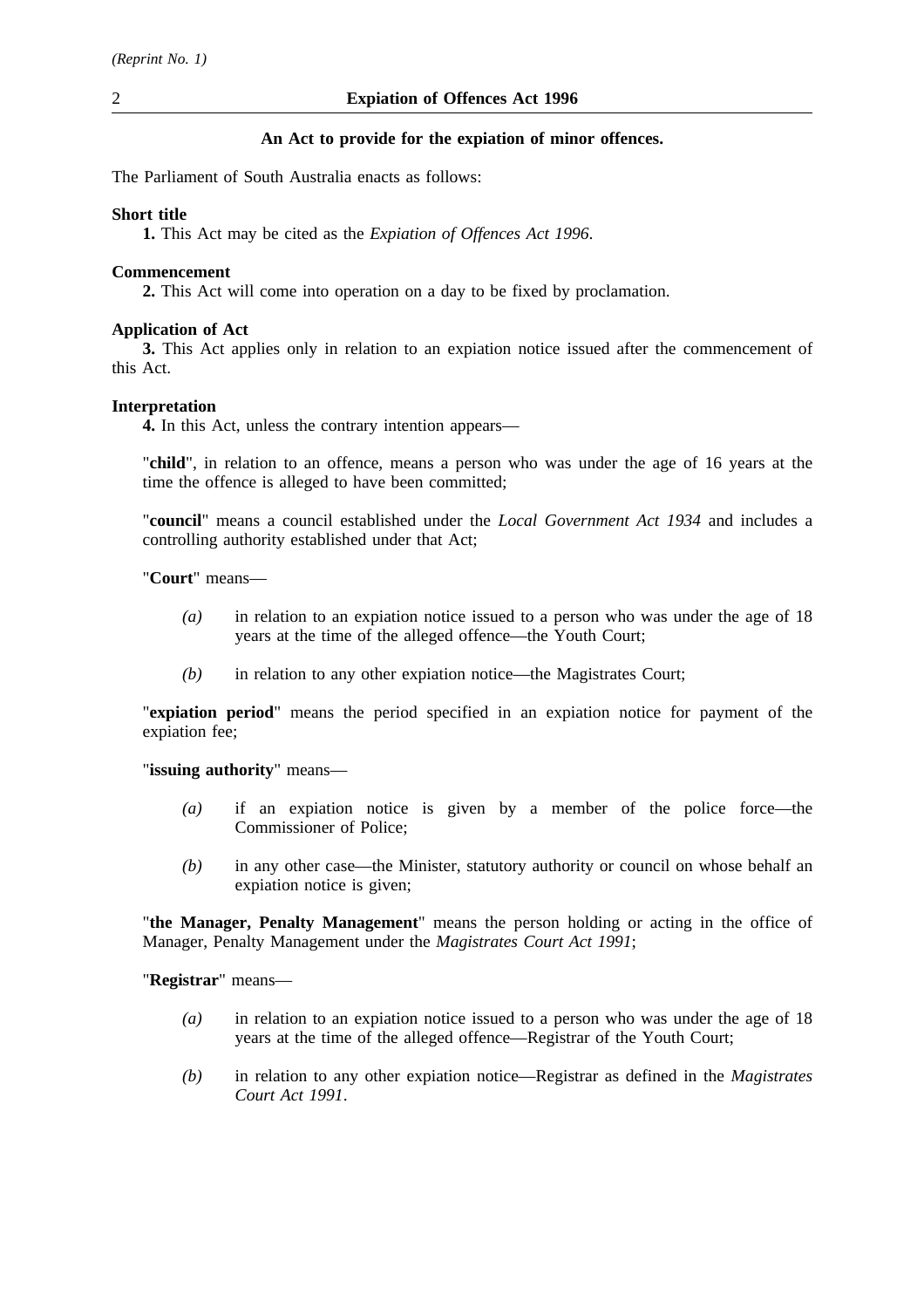#### **Certain offences may be expiated**

**5.** (1) If an expiation fee is fixed by or under an Act, regulation or by-law in respect of an offence, an expiation notice may be given under this Act to a person alleged to have committed the offence and the alleged offence may accordingly be expiated in accordance with this Act.

*[Note: The Criminal Injuries Compensation Act 1978 s. 13(5) provides that an offence is not expiated until the levy imposed by that Act is paid.]*

(2) Subsection (1) applies in relation to offences committed before or after the commencement of this Act.

(3) Subject to subsection (4), a power under an Act to impose a penalty for the contravention of a regulation or by-law will be taken to include the power—

- *(a)* to provide that an alleged offence against the regulation or by-law may be expiated in accordance with this Act; and
- *(b)* to fix for that purpose an expiation fee not exceeding—
	- (i) if the maximum fine prescribed for the offence is expressed as a divisional fine—a divisional expiation fee of the same division; or
	- (ii) in any other case—
		- (A) \$315; or
		- (B) 25% of the maximum fine prescribed for the offence,

whichever is the lesser.

(4) An offence against a regulation or by-law that is an offence involving violence is not and cannot be, despite subsection (3) or the provisions of any other Act, an expiable offence.

- *[Note: Various other Acts (e.g., the Controlled Substances Act 1984) provide that certain offences may be expiated in accordance with this Act.*
	- *Section 28A of the Acts Interpretation Act 1915 sets out a scale of divisional expiation fees for use when an expiation fee is expressed as a divisional fee (i.e., not in dollars).]*

#### **Expiation notices**

**6.** (1) An expiation notice—

- *(a)* may relate to up to 3 alleged offences arising out of the same incident (i.e., if they are committed contemporaneously, or in succession, one following immediately upon another); and
- *(b)* must be in the prescribed form; and
- *(c)* must specify that the expiation fee is to be paid within 28 days from (and including) the date of the notice; and
- *(d)* must specify to whom the expiation fee is payable; and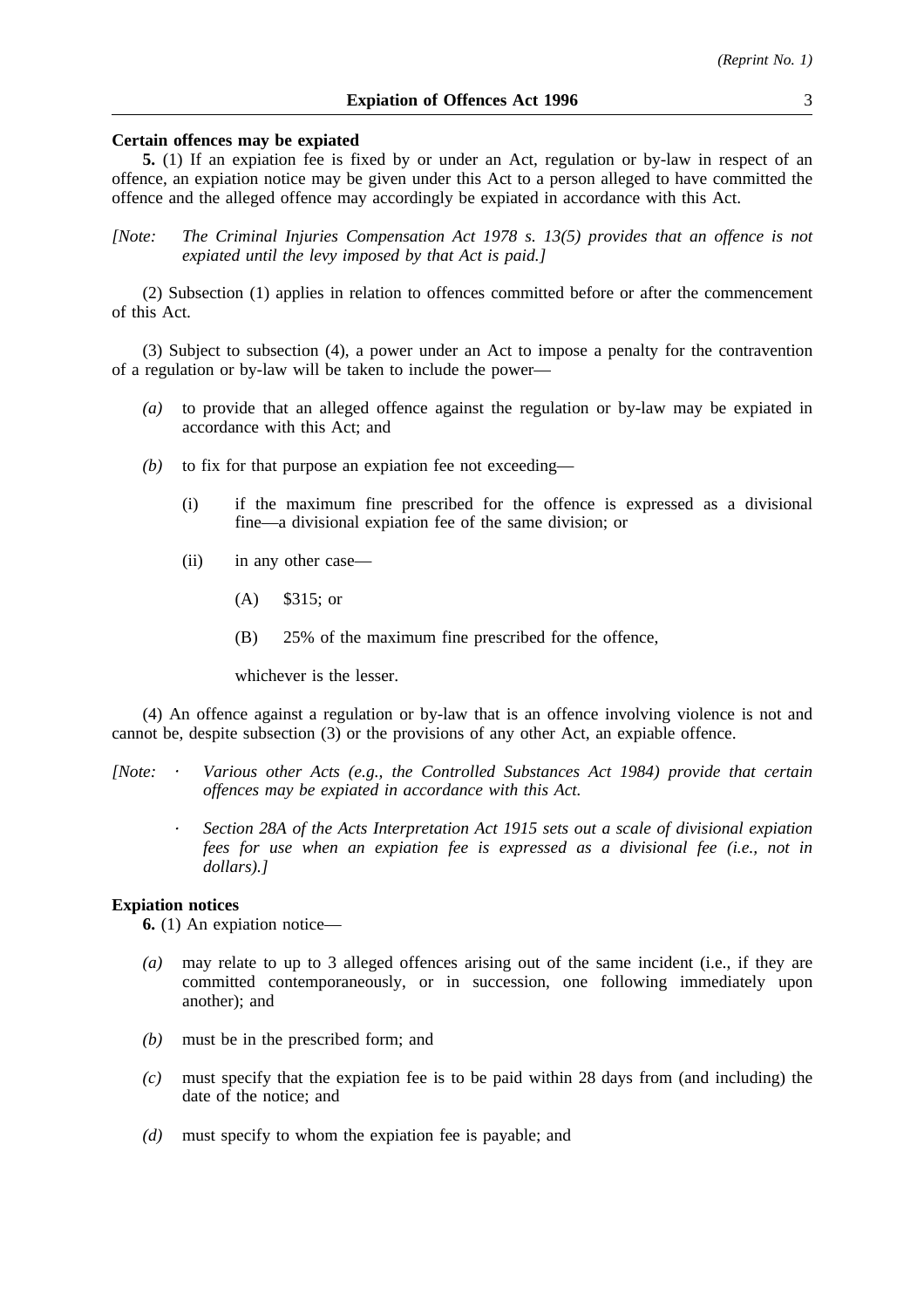- *(e)* cannot be given after the expiry of the period of 6 months from the date on which the offence was, or offences were, alleged to have been committed; and
- *(f)* cannot be given to a person if a prosecution has been commenced against the person for the alleged offence or offences; and
- *(g)* cannot (except where some other Act provides otherwise) be given to a child; and
- *(h)* cannot, if the regulations or some other Act so provides in relation to a particular offence, be given to a person under the age of 18 years; and
- *(i)* if a vehicle is involved in the commission of the alleged offence or offences and is found unattended—may be addressed to the owner or driver of the vehicle without naming or otherwise identifying him or her; and
- *(j)* may be given—
	- (i) personally or by service on an employee or agent of the alleged offender; or
	- (ii) by post addressed to the alleged offender's last known place of business or residence; or
	- (iii) if a vehicle is involved in the commission of the alleged offence or offences and is found unattended—by affixing or placing the notice on that vehicle; and
- *(k)* must be accompanied by a notice in the prescribed form by which the alleged offender may elect to be prosecuted for the offence or any of the offences to which the expiation notice relates.
- *[Note: Certain other Acts (e.g., the Local Government Act 1934 s. 789D and the Road Traffic Act 1961 s. 174A) require that an expiation notice given to the registered owner of a motor vehicle must be accompanied by a notice relating to the question of whether the owner was the driver at the time of the alleged offence.]*

(2) If an expiation notice is served on an employee or agent of the alleged offender, the employee or agent must, as soon as is reasonably practicable after receiving the notice, give the notice to his or her employer or principal.

Maximum penalty: \$50.

- (3) An expiation notice may only be given by—
- *(a)* a member of the police force; or
- *(b)* a person who is authorised in writing by—
	- (i) the Minister responsible for the administration of the Act against which the offence is alleged to have been committed; or
	- (ii) the statutory authority or council responsible for the enforcement of the provision against which the offence is alleged to have been committed,

to give expiation notices for the alleged offence; or

*(c)* a person who is authorised to give expiation notices for the alleged offence by or under the Act against which the offence is alleged to have been committed.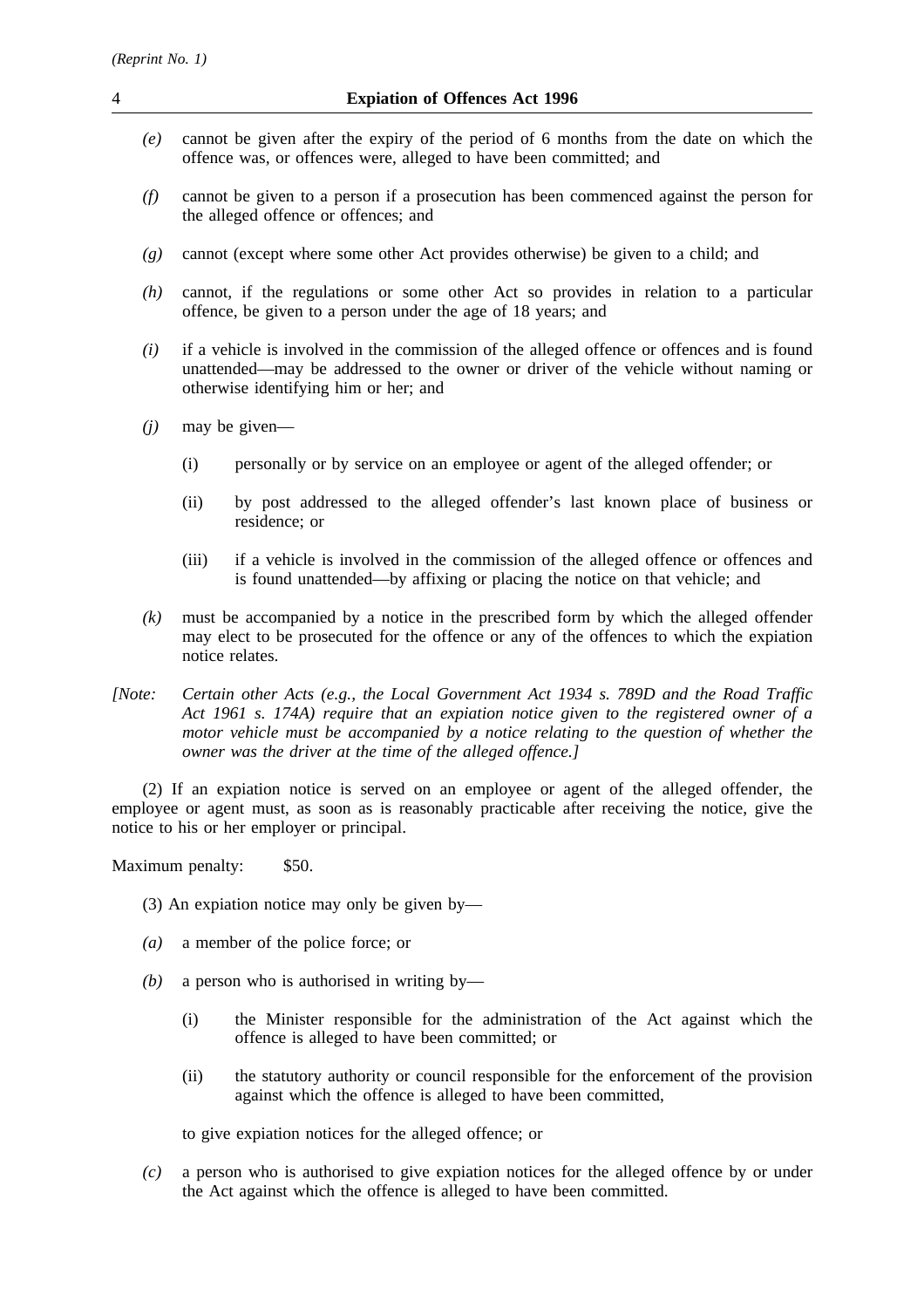(4) If an officer or employee of a council is authorised by or under an Act to exercise powers as an inspector (or other authorised person) for the purposes of the enforcement of a provision of that Act, the officer or employee—

- *(a)* is authorised to give an expiation notice for an alleged offence against that provision; and
- *(b)* in giving such a notice, will be taken to be doing so on behalf of the council.

(5) If an expiation notice is given to an alleged offender, no further expiation notice can be given to that person in respect of any other alleged expiable offence arising out of the same incident, except in the following circumstances:

if the expiation notice already given to the alleged offender relates to an offence, or offences, against the *Road Traffic Act 1961* or the *Motor Vehicles Act 1959*, a further expiation notice may be given to him or her in respect of an alleged offence against section 74, 75A, 81 or 81A of the *Motor Vehicles Act 1959*.

#### **Payment by card**

**7.** Any amount payable under an expiation notice may be paid by using a credit card, charge card or debit card, if facilities for their use are available at the place at which the payment is to be made.

#### **Alleged offender may elect to be prosecuted**

**8.** (1) An alleged offender may, by notice in the prescribed form given personally or by post to the issuing authority, elect to be prosecuted for the offence or any of the offences to which the expiation notice relates.

- (2) An election to be prosecuted for an offence cannot be made after—
- *(a)* if the alleged offender is granted an order for relief under section 9—the granting of the order;
- *(b)* in any other case—the making of an enforcement order under section 13 in respect of the offence.

(3) If an election is made under this section, the expiation notice will be taken to have been withdrawn in respect of the offence to which the election relates.

#### **Options in cases of hardship**

**9.** (1) A person who has been given an expiation notice may apply to a Registrar for relief under this section.

(2) An application under this section must be in the form approved by the Minister and the information it contains must be verified by statutory declaration.

(3) The Registrar is not obliged to conduct an inquiry on the application, but may require the applicant to provide further information or records.

(4) If the Registrar is satisfied that the applicant or his or her dependants would suffer hardship if the expiation fee under the notice were to be paid in full, the Registrar may make an order permitting the applicant—

*(a)* to pay the fee to the Registrar in instalments; or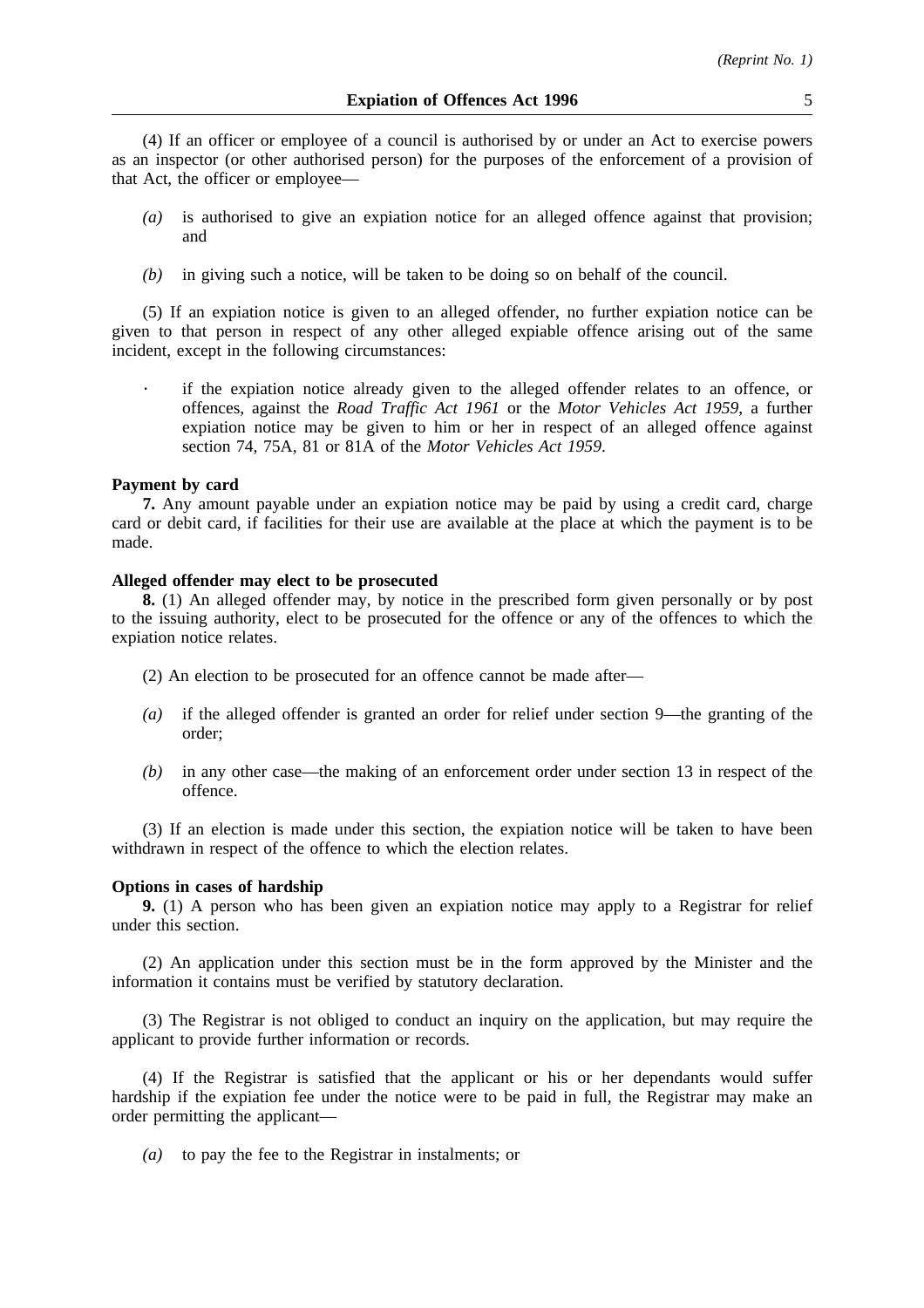*(b)* an extension of time (not exceeding 6 months) within which to pay the fee.

(5) For the purposes of making an order under this section, the Registrar may aggregate the fees under any number of expiation notices given to the alleged offender, whether by the same issuing authority or not.

- (6) The Registrar—
- *(a)* cannot make an order for relief if an enforcement order has been made under this Act in respect of the expiation notice; and
- *(b)* cannot make an order for payment by instalments if the amount of the expiation fee (or the total amount of fees when aggregated) is less than \$50; and
- *(c)* should not grant an extension of time to pay if the alleged offender is, without the offender or his or her dependants suffering hardship, able to pay the due amount in instalments of a reasonable amount.

\*\*\*\*\*\*\*\*\*\*

- (9) The Registrar must, on making a decision on an application for relief—
- *(a)* give the applicant, personally or by post, written notice of the decision; and
- *(b)* if an order for relief is made, give written notice of the order to the relevant issuing authority.
- (10) A decision of a Registrar made on an application for relief is not subject to appeal.

(11) An order under this section remains in force until discharged or cancelled, despite the fact that the time for commencement of a prosecution for the offence or offences to which the order relates has expired.

(12) If a person contravenes or fails to comply with an order under this section, a Registrar may, by notice in writing given personally or by post to that person, cancel the order.

(13) If an order for payment of an amount in instalments is cancelled, the whole of the balance of the amount becomes liable to enforcement action under this Act.

(14) The Registrar must give written notice of the cancellation to the relevant issuing authority.

(15) If a person complies with an order for payment in instalments, or pays to a Registrar at any time the amount then outstanding, the order is discharged and the offence, or offences, to which it related will be taken to be expiated.

*[Note: The Criminal Injuries Compensation Act 1978 s. 13(5) provides that an offence is not expiated until the levy imposed by that Act is paid.]*

\*\*\*\*\*\*\*\*\*\*

(17) A Registrar must give written notice of the discharge of an order under this section to the relevant issuing authority.

\*\*\*\*\*\*\*\*\*\*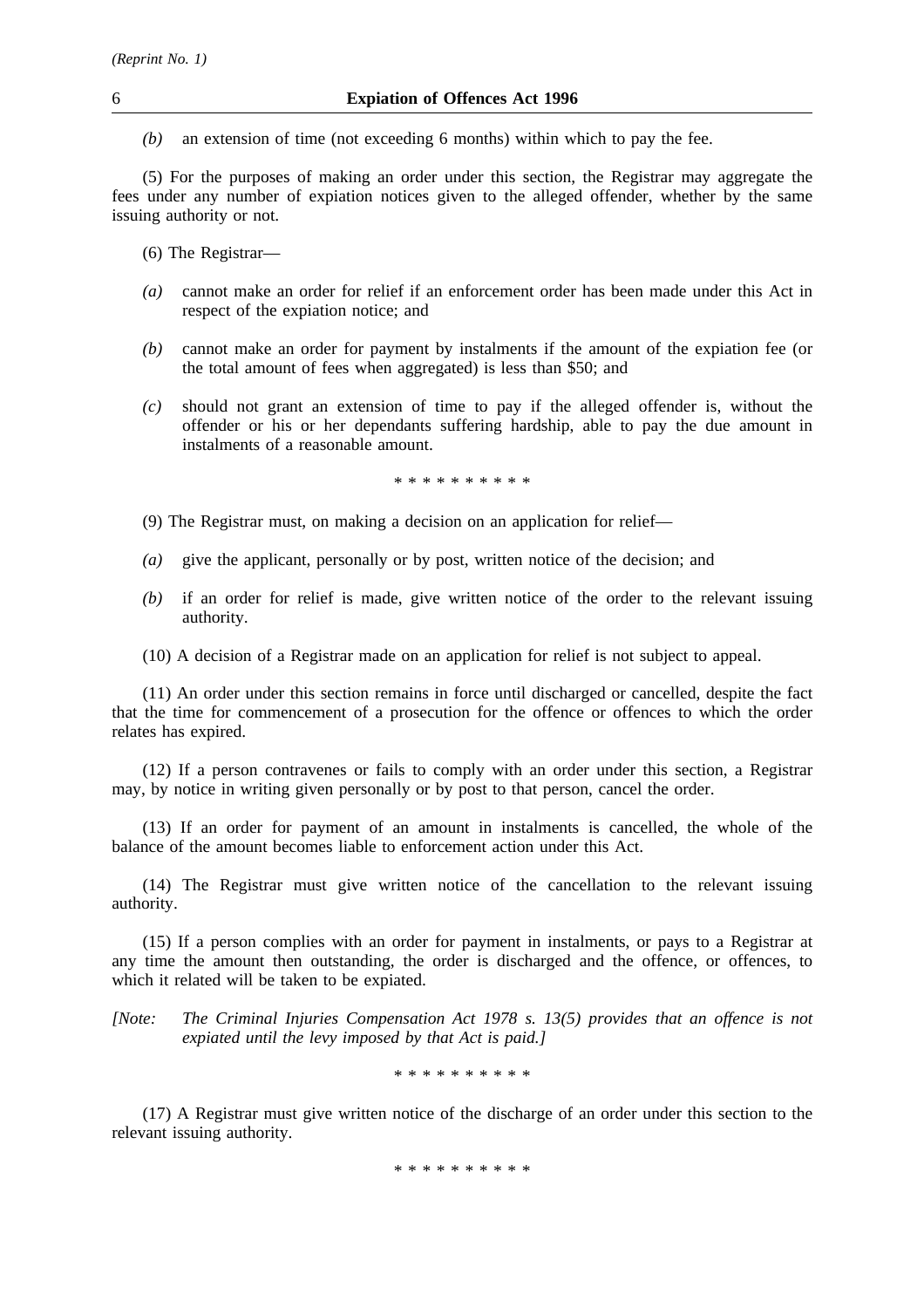#### **Review of cancellation of order for relief**

**10.** (1) A decision of the Registrar to cancel an order for relief is not subject to appeal, but the person the subject of the order may apply to the Court for a review of the decision within 30 days of being given notice of the cancellation.

(2) The Court may entertain an application made out of time if it thinks that good reason exists for doing so.

(3) The Court is not obliged to conduct an inquiry on the application, but may require the applicant to provide further information or records.

- (4) The Court, after reviewing the decision of the Registrar, may—
- *(a)* confirm the decision;
- *(b)* revoke the decision;
- *(c)* make any ancillary order.
- (5) A decision of the Court made on a review is not subject to appeal.

#### **Expiation reminder notices**

**11.** (1) If, by the end of the expiation period, an alleged offender has neither paid the expiation fee nor been granted relief under this Act, the issuing authority must, before it takes any action under this Act to enforce the expiation notice, send an expiation reminder notice, in the prescribed form, to the alleged offender by post.

*[Note: Certain other Acts and regulations (e.g., the Local Government Act 1934 s. 789D and the Road Traffic Act 1961 s. 174A) require that the expiation reminder notice sent to the registered owner of a motor vehicle must be accompanied by a notice relating to the question of whether the owner was the driver at the time of the alleged offence.]*

(2) No enforcement action can be taken under this Act in respect of an expiation notice until 14 clear days have elapsed from the date of the reminder notice.

(3) If a reminder notice is given to an alleged offender, the prescribed reminder notice fee will be added to the unpaid expiation fee and, for the purposes of this Act, forms part of that fee.

- (4) The prescribed reminder notice fee may consist of two components—
- *(a)* one being a prescribed amount payable in every case; and
- *(b)* the other being an amount attributable to costs and expenses of a prescribed class (if any) incurred in relation to the matter.

#### **Late payment**

**12.** The issuing authority may accept late payment of an expiation fee (together with the levy under the *Criminal Injuries Compensation Act 1978*) at any time before an enforcement order is made under this Act.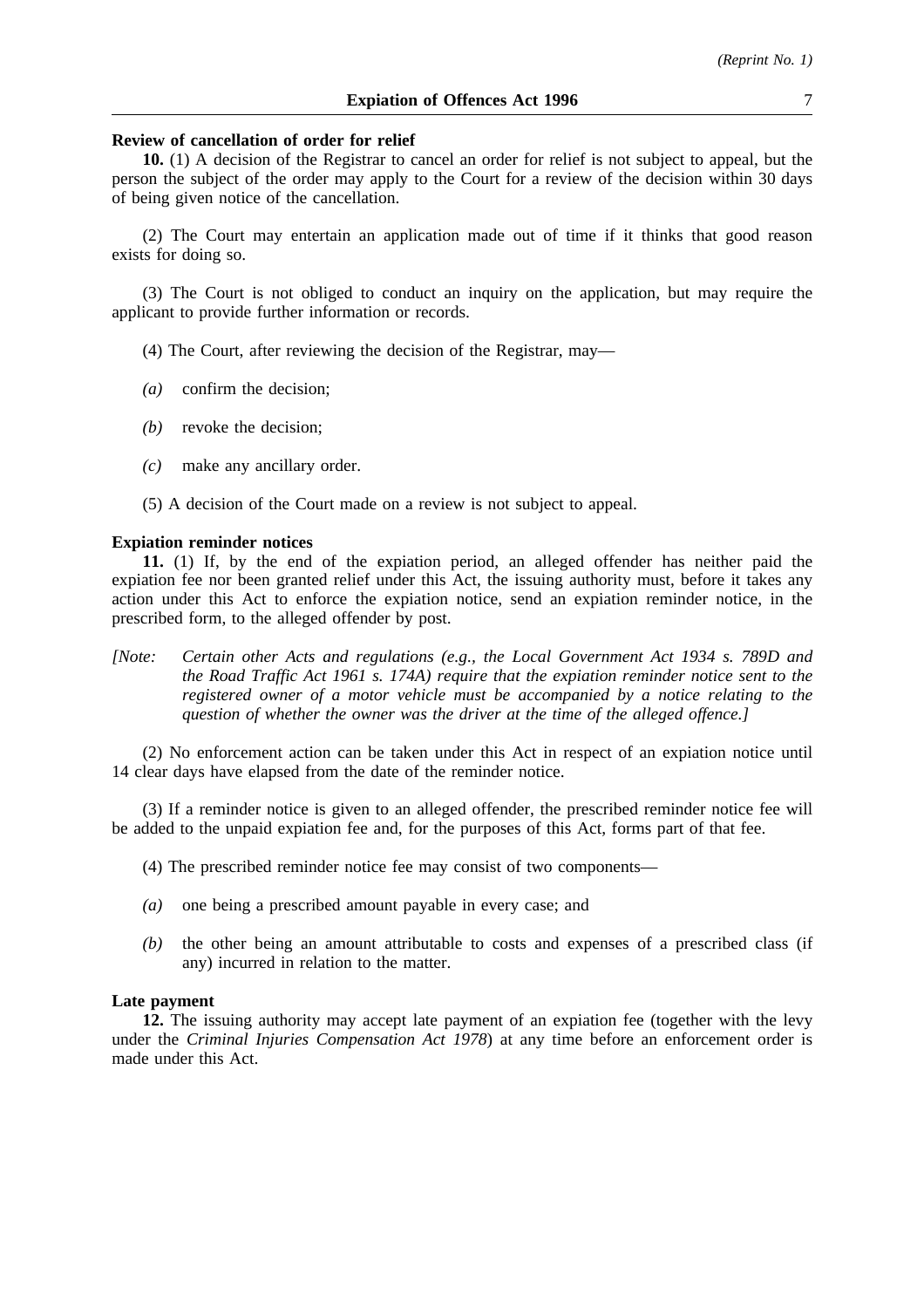### **Enforcement procedures**

**13.** (1) An expiation notice may be enforced against the alleged offender by the issuing authority by sending to the Registrar a certificate that contains the prescribed particulars relating to—

- *(a)* the alleged offender; and
- *(b)* the offence or offences that remain unexpiated; and
- *(c)* the amount payable under the notice; and
- *(d)* compliance by the authority with the requirements of this Act and any other Act.

(2) Subject to subsection (3), a Registrar may make an order against a person for enforcement of an expiation notice if the Registrar—

- *(a)* has received a certificate under subsection (1); or
- *(b)* has cancelled an order for relief.

(3) The Registrar—

- *(a)* cannot make an order pursuant to subsection (2)*(a)* if the time for commencement of a prosecution against the person for the unexpiated offence or offences has expired; but
- *(b)* may make an order pursuant to subsection (2)*(b)* despite the fact that the time for commencement of a prosecution against the person for the unexpiated offence or offences has expired, provided that the enforcement order is made—
	- (i) within 30 days of the cancellation; or
	- (ii) if an application for review of the cancellation has been lodged—within 30 days of the application being dismissed or withdrawn.

(4) A Registrar is not required to conduct a hearing for the purposes of making an enforcement order.

- (5) The costs of making an enforcement order will be included in the order.
- (6) On an enforcement order being made—
- *(a)* the alleged offender will be taken to have been convicted by the Court on that day of the offence or offences to which the order relates; and
- *(b)* the order will be taken to be an order of the Court imposing a fine of an amount equivalent to the unpaid expiation fee and is enforceable under the *Criminal Law (Sentencing) Act 1988* accordingly; and
- *(c)* the Registrar must cause a copy of the order to be given personally or by post to the alleged offender.

### **Enforcement orders are not subject to appeal but may be reviewed**

**14.** (1) An enforcement order is not subject to appeal, but the person liable under the order may apply to the Court for a review of the order within 30 days of being given notice of the order.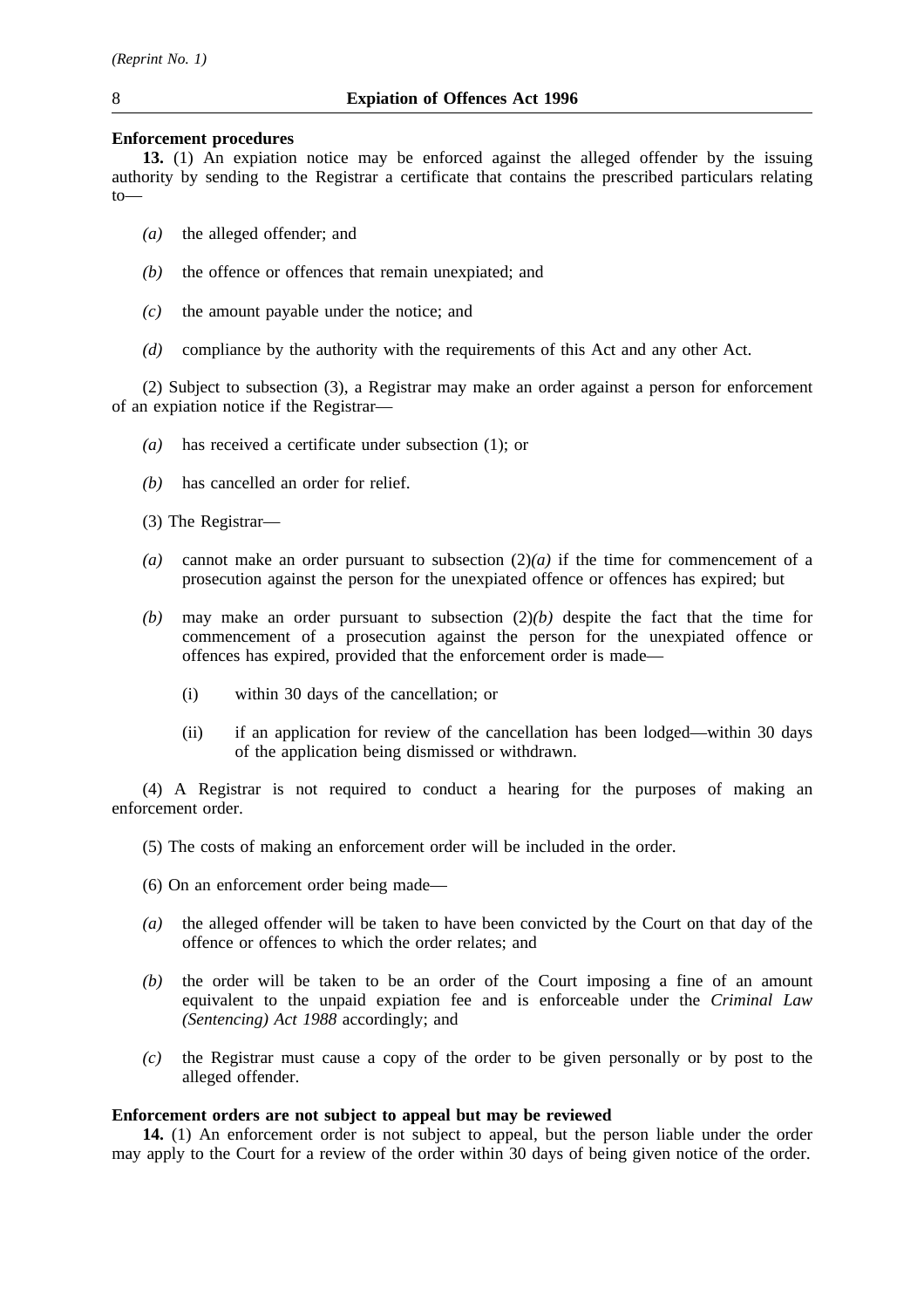(2) The Court may entertain an application made out of time if it thinks good reason exists for doing so.

(3) An application can only be made on the ground that—

- *(a)* the expiation notice should not have been given to the applicant in the first instance; or
- *(b)* the procedural requirements of this Act or any other Act were not complied with; or
- *(c)* the applicant failed to receive a notice required by this Act or any other Act; or
- *(d)* the applicant has expiated the offence, or offences, under the notice; or
- *(e)* the amount shown as due under the order has not taken into account the payment of an instalment.
- (4) The Court, after conducting a review of an enforcement order, may—
- *(a)* confirm the order;
- *(b)* vary or revoke the order;
- *(c)* make any ancillary order.

(5) If the Court revokes an enforcement order on the ground that the applicant failed to receive a particular notice, the applicant will be taken (for the purposes of this Act and any other Act) to have been given that notice on the day on which the order is revoked.

(6) A decision of the Court made on a review of an enforcement order is not subject to appeal by the person liable under the order (but nothing in this section affects the person's right of appeal against the conviction of the offence or offences to which the order relates).

#### **Effect of expiation**

**15.** (1) Subject to this Act, if the offence, or offences, to which an expiation notice relates are expiated in accordance with this Act, the alleged offender is not liable to prosecution for that offence or those offences or any other expiable offence arising out of the same incident.

(2) Subject to this Act, if an expiation notice is given in respect of an offence, or offences, arising out of the use of a motor vehicle and that offence, or those offences, are expiated in accordance with this Act, no person is liable to prosecution for that offence, or those offences, or any other expiable offence arising out of the same incident except for an offence that is the subject of another expiation notice.

- *[Note: The Criminal Injuries Compensation Act 1978 s. 13(5) provides that an offence is not expiated until the levy imposed by that Act is paid.*
	- *Section 6(5) of this Act provides for the giving of further expiation notices for offences arising out of the same incident in certain circumstances.]*

 $(3)$  If—

*(a)* an expiation notice relates to more than one offence; and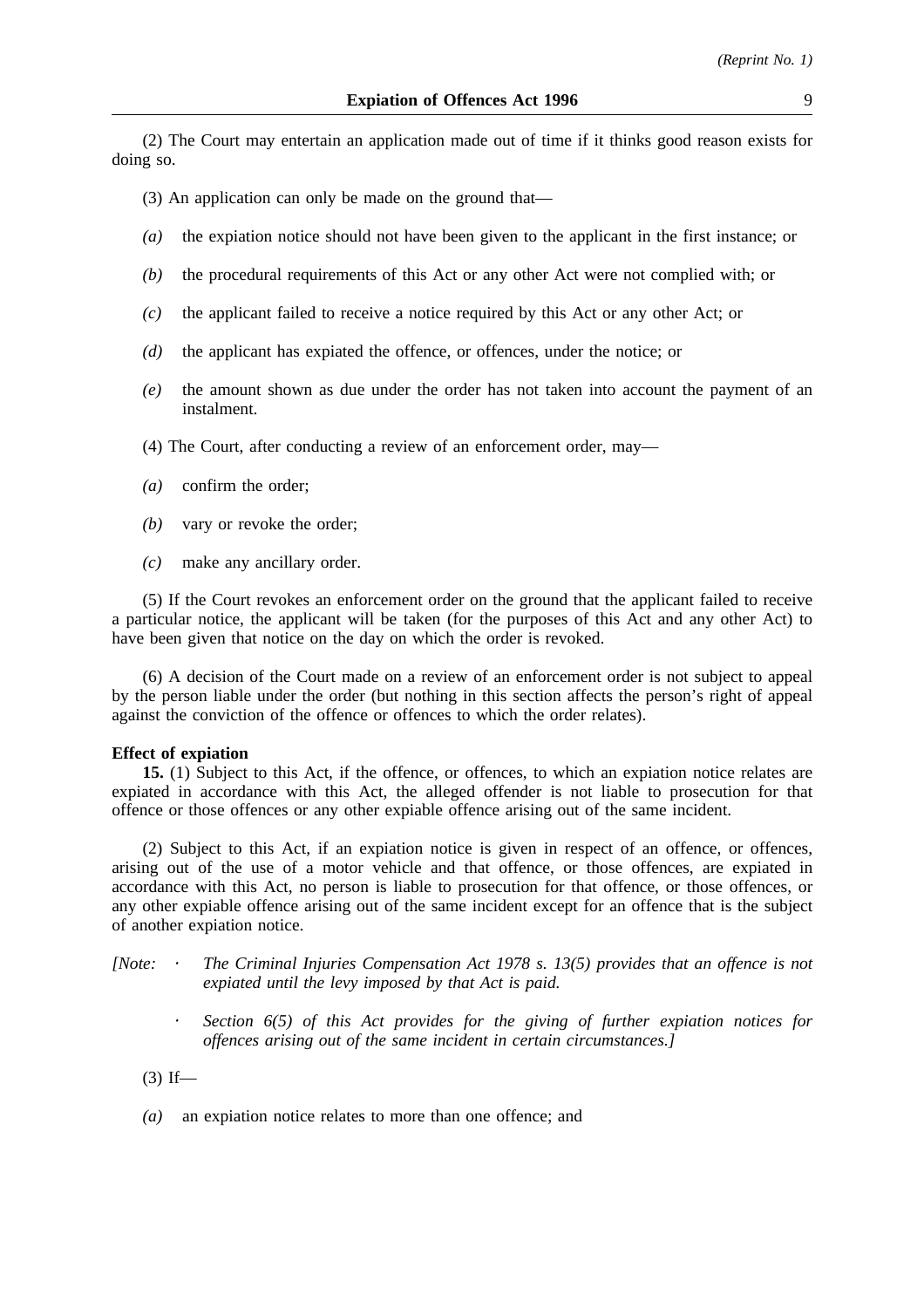*(b)* the alleged offender expiates one or more of those offences but not all of them,

the alleged offender is liable to prosecution for any offence that is not expiated.

- (4) The expiation of an offence under this Act (or an application for relief under this Act)—
- *(a)* does not constitute an admission of guilt or of any civil liability; and
- *(b)* will not be regarded as evidence tending to establish guilt or any civil liability; and
- *(c)* cannot be referred to in any report furnished to a court for the purposes of determining sentence for any offence.

(5) However, if anything seized under an Act in connection with the alleged offence would be liable to forfeiture in the event of a conviction, that thing is, on expiation of the alleged offence under this Act, forfeited to the Crown.

## **Expiation notice may be withdrawn**

**16.** (1) The issuing authority may withdraw an expiation notice with respect to all or any of the alleged offences to which the notice relates if—

- *(a)* the authority is of the opinion that the notice should not have been given with respect to the offence, or offences; or
- *(b)* the authority decides that the alleged offender should be prosecuted for the offence, or offences.

(2) An expiation notice may be withdrawn notwithstanding payment of an expiation fee or an instalment, but in that event the amount paid must be refunded.

(3) However, an expiation notice cannot be withdrawn for the purposes of prosecuting the alleged offender for an offence if—

- *(a)* an enforcement order has been made under this Act in respect of the offence; or
- $(b)$ 
	- (i) in the case of a notice issued before the commencement of Part 6 of the *Statutes Amendment (Fine Enforcement) Act 1998*—the period of 90 days from the date of the notice has expired;
	- (ii) in the case of a notice issued after that commencement—the period of 60 days from the date of the notice has expired.

(4) The withdrawal of an expiation notice is effected by giving written notice of the withdrawal, personally or by post, to the person to whom the expiation notice was given.

(5) If an expiation notice is withdrawn, a prosecution for an offence to which the notice related may be commenced, but the fact that the defendant paid an expiation fee or an instalment or applied for relief under this Act is not admissible in those proceedings as evidence against the defendant.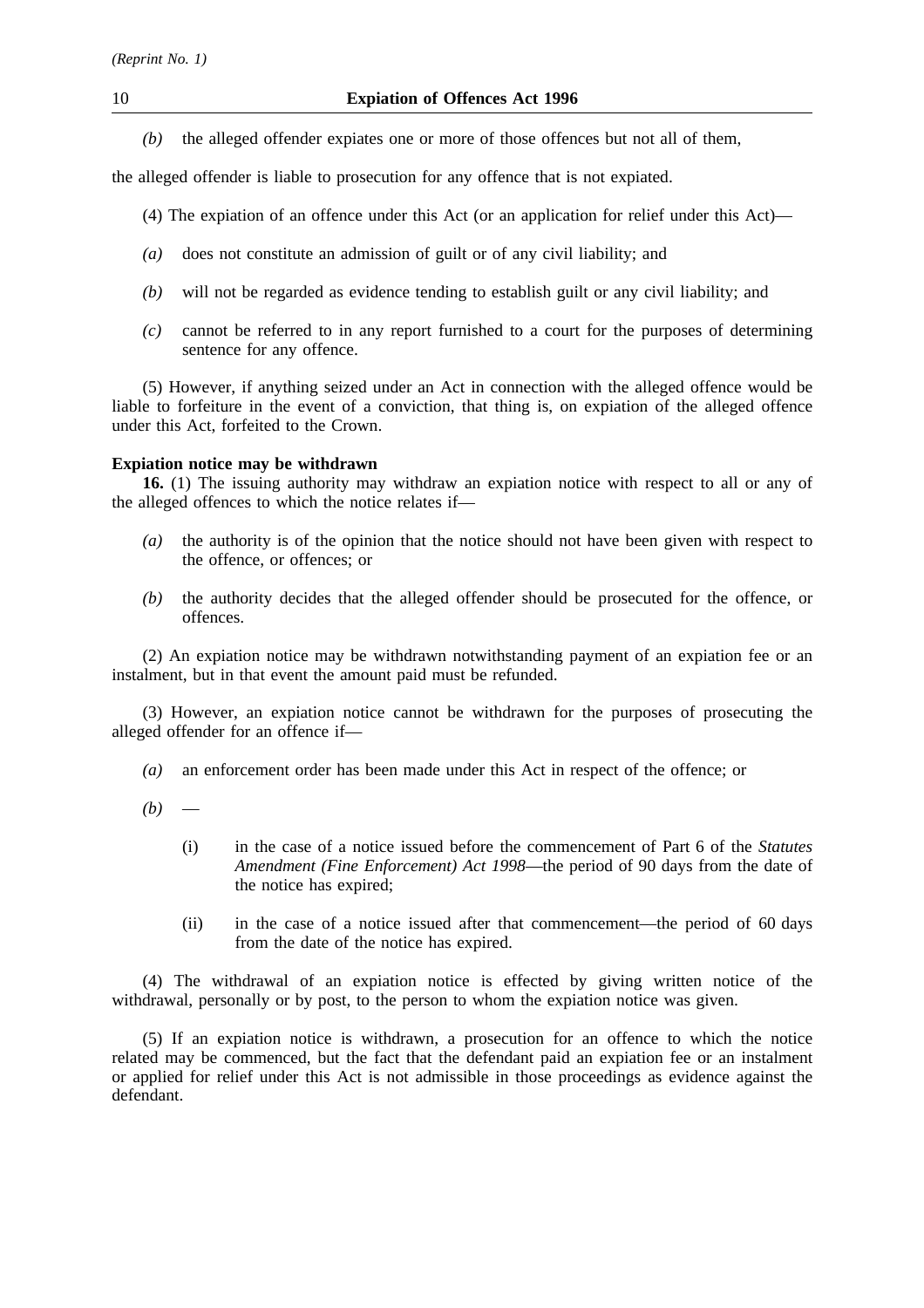#### **Application of payments**

**17.** (1) Unless a contrary intention is indicated in a particular Act and subject to subsection (2), money received by way of expiation fees will be paid into the Consolidated Account.

(2) Subject to subsection (3), a statutory authority or council is entitled to any expiation fee paid under this Act pursuant to an expiation notice, or recovered on enforcement of an expiation notice, that was issued by or on behalf of the authority or council.

(3) If an expiation notice is issued by or on behalf of a statutory authority or council as a result of the reporting of an offence by a member of the police force or other officer of the Crown, half of the amount of any expiation fee paid pursuant to the notice or recovered on enforcement of the notice must be paid into the Consolidated Account.

#### **Giving of certain notices and certificates**

**18.** Where a written notice is to be given under this Act by a Registrar to an issuing authority, or an enforcement certificate is to be sent by an issuing authority to a Registrar, the notice or certificate may be given or sent in an electronic form that is acceptable to the recipient, provided that a printed copy of the notice or certificate can be produced if required.

#### **Exercise of Registrar's powers**

**18A.** (1) The Manager, Penalty Management may direct that powers vested in a Registrar under this Act are exercisable by a person who is an authorised officer under the *Criminal Law (Sentencing) Act 1988*.

- (2) A direction under this section—
- *(a)* must be by instrument in writing; and
- *(b)* may be absolute or conditional; and
- *(c)* does not derogate from the power of a Registrar to act in any matter; and
- *(d)* is revocable at will by the Manager.

#### **Non-derogation**

**19.** This Act does not derogate from the provisions of any other Act that relate to the expiation of offences.

#### **Regulations**

**20.** The Governor may make such regulations as are contemplated by this Act, or as are necessary or expedient for the purposes of this Act.